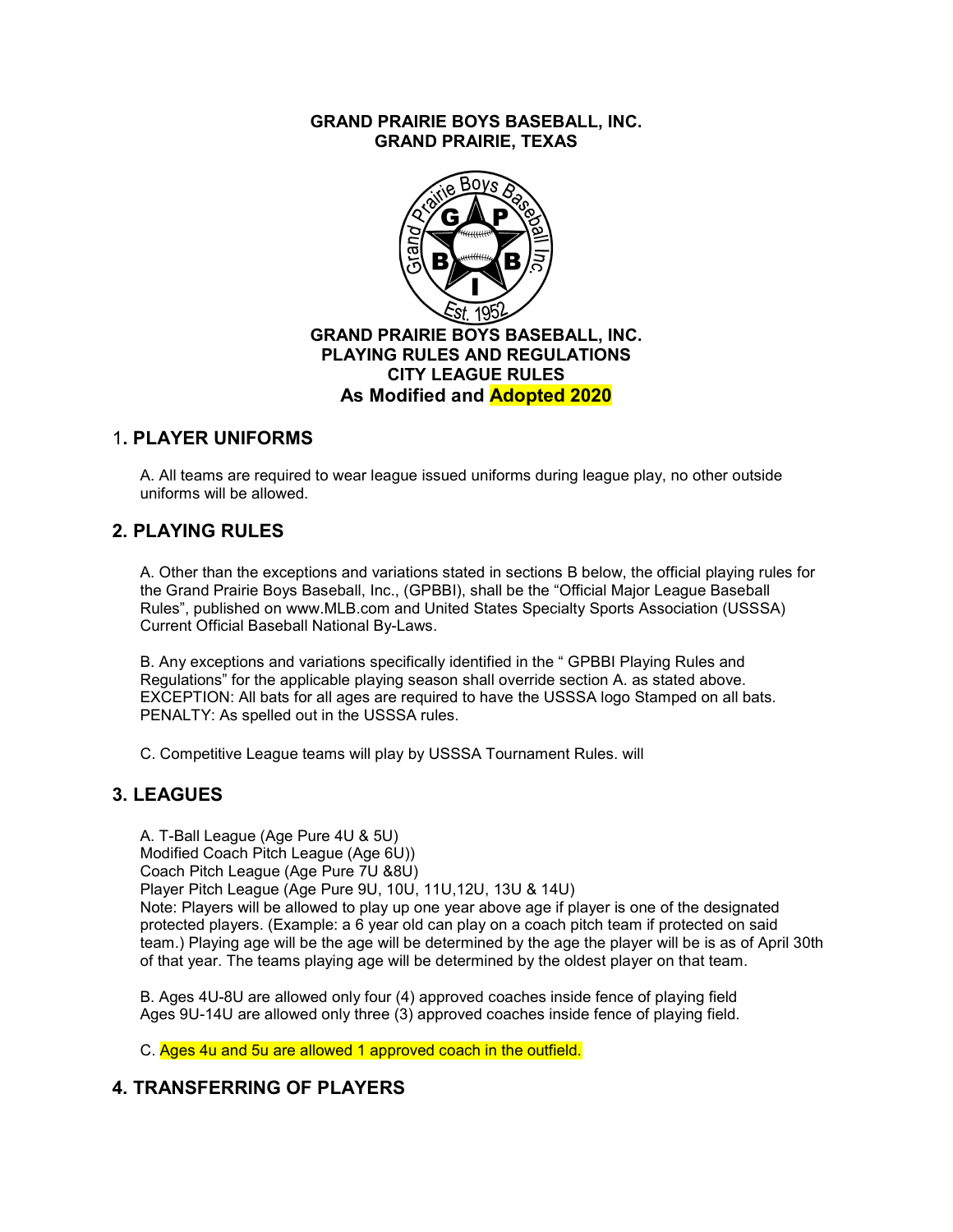A. No player in the GPBBI will be permitted to change teams. Unless a written request has been received by his/her parents/legal guardian and present to the Board of Directors. If the transfer is approved by a majority of the Board of Directors at the next regularly scheduled or special meeting and player released for cause by the Board of Directors, and will be assigned to another team by the Board of Directors.

# 5. TRADING PLAYERS

No player trades will be allowed by GPBBI in any league. The Board of Directors of GPBBI will not approve any trade request.

# 6. OUTRIGHT RELEASE OF PLAYERS

A. A manager/coach in the GPBBI may not release a player from a team for any reason without the approval of the Board of Directors by a majority vote at a regular or special meeting. The manager/ coach request must be submitted to the Board of Directors in writing through their League Representative.

B. That Leagues Representative, so as to find out reason for departure will contact all players that depart from any team after assignment. Findings will be reported to the Board of Directors. Any manager/coach found guilty by the Board of Directors of running off a player from any team will be suspended from GPBBI for 2 years minimum.

# 7. PARENT/PLAYER RULE

A. A player may be transferred to a team in which the parent/ legal guardian is the head manager/coach. If such coach does not have a child participating in the league, he/she may protect a player, (free agent), providing he/she has parent permission and Board of Director approval. Being an assistant coach will not be sufficient to warrant a player transfer.

B. In cases where parents have joint custody of a child (player), the parent who has the primary custodial responsibilities will be the parent who determines where (if protected) the child will play.

# 8. PLAYER FREE AGENT

A. A free agent is a player not presently assigned to any official team roster. This may be (1) from either having never played in the GPBBI or (2) from being released from a team by a majority vote of the Board of Directors. Any protected player removed from a team roster for any reason will become a restricted free agent.

B. Free agent will not be granted to any player residing within the boundaries of GPBBI after the start of the playing season if said player has participated in any other form of organized baseball after March 1st of the year in question.

# 9. TEAM ASSIGNMENT OF PLAYERS

A. Recreational A-Ball League Rules = (Recreation Division)

- 1. 8 Protected Players (other four players (4) will be assigned from general pool)
- 2. All USSSA rules in effect with exception of GPBBI city rules
- 3. Level of play is based on USSSA power rating of 1130.

4. Win State A-Ball tournament and team must move up to Competitive AA-Ball League if coach keeps team together

5. Teams can be moved up during season by Board decision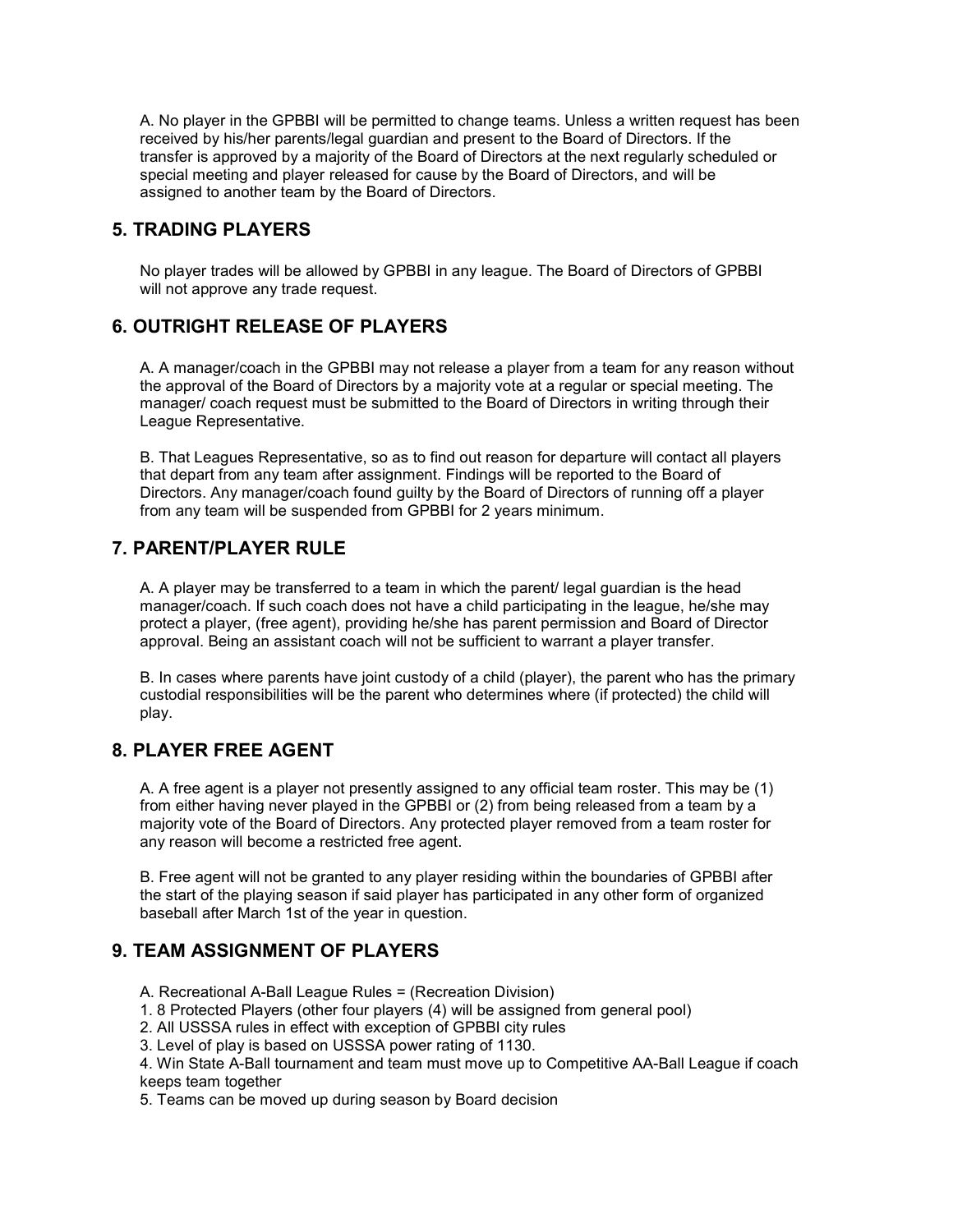6. 4 thru 8u ages, coaches are allowed to bring up to 13 players to form their own team. If they have less than 13 players the league will assign them players up to a total of 13. These teams will be allowed to provide their own uniforms.

B. Competitive AA Ball League Rules = (Select Division)

1. Coach must protect a team. Turn in completed applications, with signed protection

- forms, copy of birth certificates, medical releases form and all registration fees by February 23, of present year.
- 2. Any player signs up at GPBBI office or online will go in the Recreational A-Ball pool
- 3. Cannot pick up player from Recreational A-Ball. Coach will be subject to penalties.
- 4. USSSA rules will apply.
- 5. Teams cannot move down during season. Coaches may move down the next season with Board approval

6. All team Competitive AA Ball League Teams must register their team with USSSA a AA team. This will be an additional cost to the team and not covered by GPBBI registration fees.

7. In the event the Competitive AA Ball League age division does not make for any reason, the board of directors will assign teams to one of the following leagues at their discretion.

7a. Assign the team to play up 1 age division in Recreation ball league.

7b. Assign the team to go play in our select interlocking league Best Southwest or Southwest Classic as availability allows. Note these 2 select leagues are traveling leagues and will play in other surrounding cities as spelled out in those organizations rules and bylaws.

C. All Recreational A-Ball players will be assigned to the teams by League Representatives according to school cluster or nearest school cluster border for those players residing in other cities, but within GPBBI boundaries.

D. Head Coaches must protect their child onto their team

E. ALL protected player applications, player registration forms, sponsorship form; birth certificates must have all parental and appropriate signatures and be turned in by the last day of player registration by the Head Coach only. All fees are due by the last day of player registration. NO EXCEPTION TO THIS RULE WILL BE ALLOWED.

F. If a player signs protected player forms with two coaches, the player will go back into the supplemental pool to be assigned by the league representatives by school cluster.

G. No recruiting of players will be allowed after registration is completed until after the completion of the season; including post-season play. This will be considered unsportsmanlike action for the offending coach and that coach will be penalized losing two protected players the following season. This is to follow the coach or the child of the coach.

H. No League Representative will be allowed to head coach a team in the league they are presiding over. This can only be overridden by a majority vote of the Board of Directors.

I. During the season, a free agent may be added to a team's roster at any time by blind draw. League Representative will conduct a blind draw with teams affected by roster shortages. The Executive Board must approve any players being added to a team after the season starts. However, no additional players may be added to any team during the play-offs or after regular season play has ended.

# 10. ILLEGAL PLAYERS

An illegal player is:

A. A player who has been placed on a roster without being legally assigned or drafted in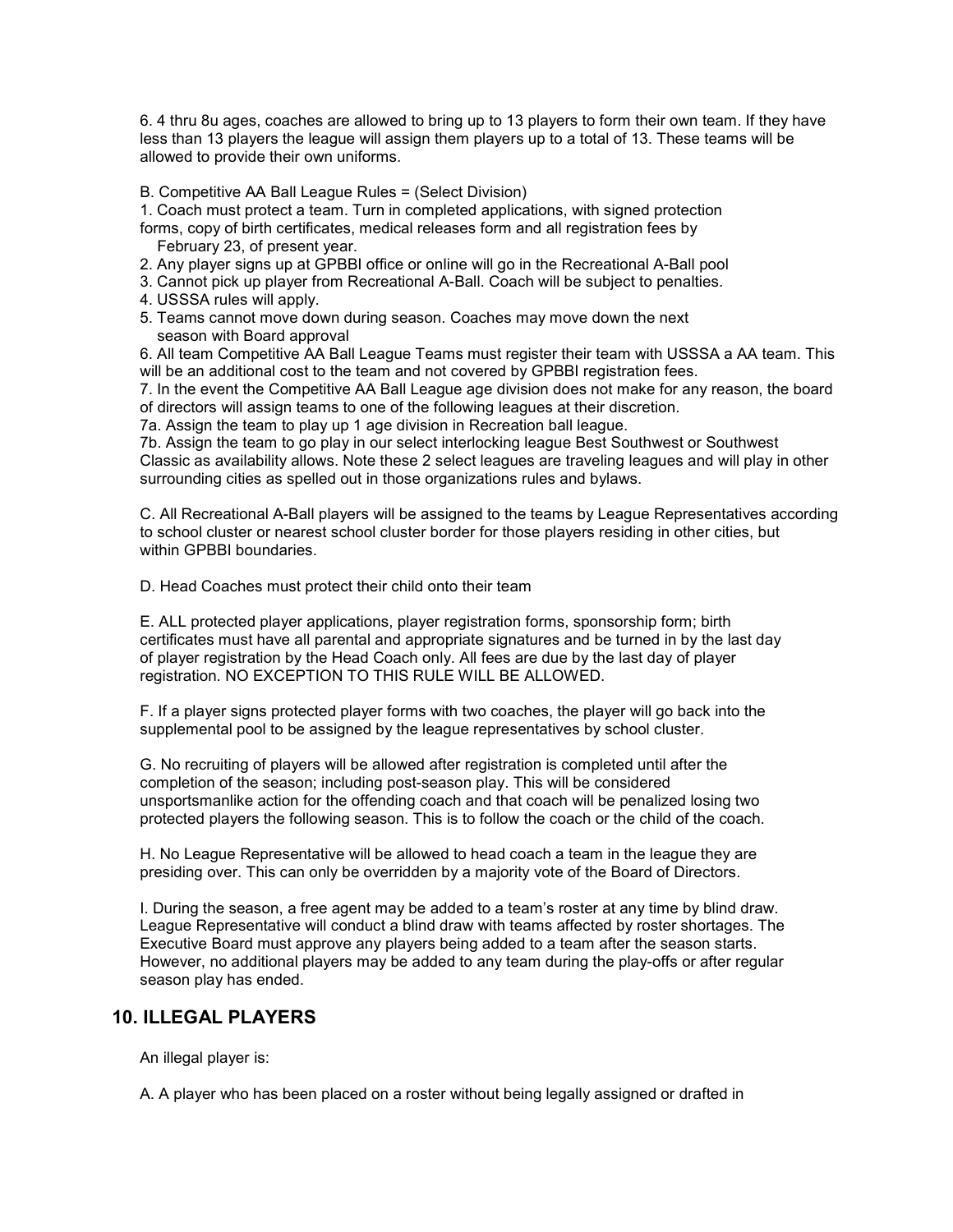Accordance with the GPBBI Rule and Regulations.

B. A player whose name does not appear on the team roster or who does not have a contract on file with the GPBBI Secretary and/or League Representative of each team.

### 11. CONTRACTS AND ROSTERS

A. Each player playing in GPBBI must have a contract signed by his/her parent/legal guardian. Online Registration will constitute said contract.

B. All team head manager/coach required have a team book with copy of birth **Certificates** 

#### 12. 6U MODIFIED COACH PITCH (MCP) PLAYING RULES

Attention: ALL 6U Coaches: The purpose of this Modified Coach Pitch league is to teach and prepare the player the proper techniques of hitting a ball that is being pitched by a coach.

A. Player will be provided 3 pitches/swings by coach.

B. Player misses all three pitches, it is mandatory that the T be placed on home plate and player is allowed two (2) balls/swings off the T. Should player miss hitting ball off T after two balls/swings he is considered out. On ANY ball hit off the tee, the batter and/or runners may advance no more than one base. The intent of this rule is to provide an incentive for players to hit pitches instead of off the tee. Tball bats are not designed to hit pitched balls and thus shall not be used to take pitches from a coach pitcher, but maybe used once the player goes to hit off the Tee. Umpires shall remove the bat from play when noticed or questioned by any coach, except when used off the tee..

#### 13. 4U, 5U, 6U, 7U, 8U SPECIAL RULES

A. Infield fly rule is not in effect for 4U, 5U, 6U, 7U & 8U.

B. Games will be 6 innings (or 1 hour 20 minutes) in length for 6U, 7U & 8U (NO inning shall start after 1 hour 15 minutes).

C. Games will be 5 innings (or 1 hour) in length for 4U & 5U. (NO inning shall start after 55 minutes).

D. Tight bases will be in effect. Runners leaving the base before the ball is hit will be called out.

E. There will be 10 players on defense and each team will bat the entire line up. A team may play with only 9 players, but must play 10 if 10 players are available. Teams play with 9 players or less must field all normal baseball positions, which means they must field all infield position and place the remainder 2 or 3 players in the outfield positions. A team must field a minimum of 8 registered roster players to play an official game. If a team plays with 8 roster players the  $9<sub>th</sub>$  batting position will be called out automatically each time that position is reached.

F. 6U, 7U & 8U - Catcher must wear full catching gear and be positioned behind batters box. 4U, 5U catchers will wear helmet with mask/face guard and stand in area designated by umpire.

G. Swings, Balls and Strikes:

- 1. Batter will be out after failing to hit a fair ball after:
- a.  $4U & 5U = 3$  attempts only.
- b. 6U MCP = 3 pitches and 2 balls off T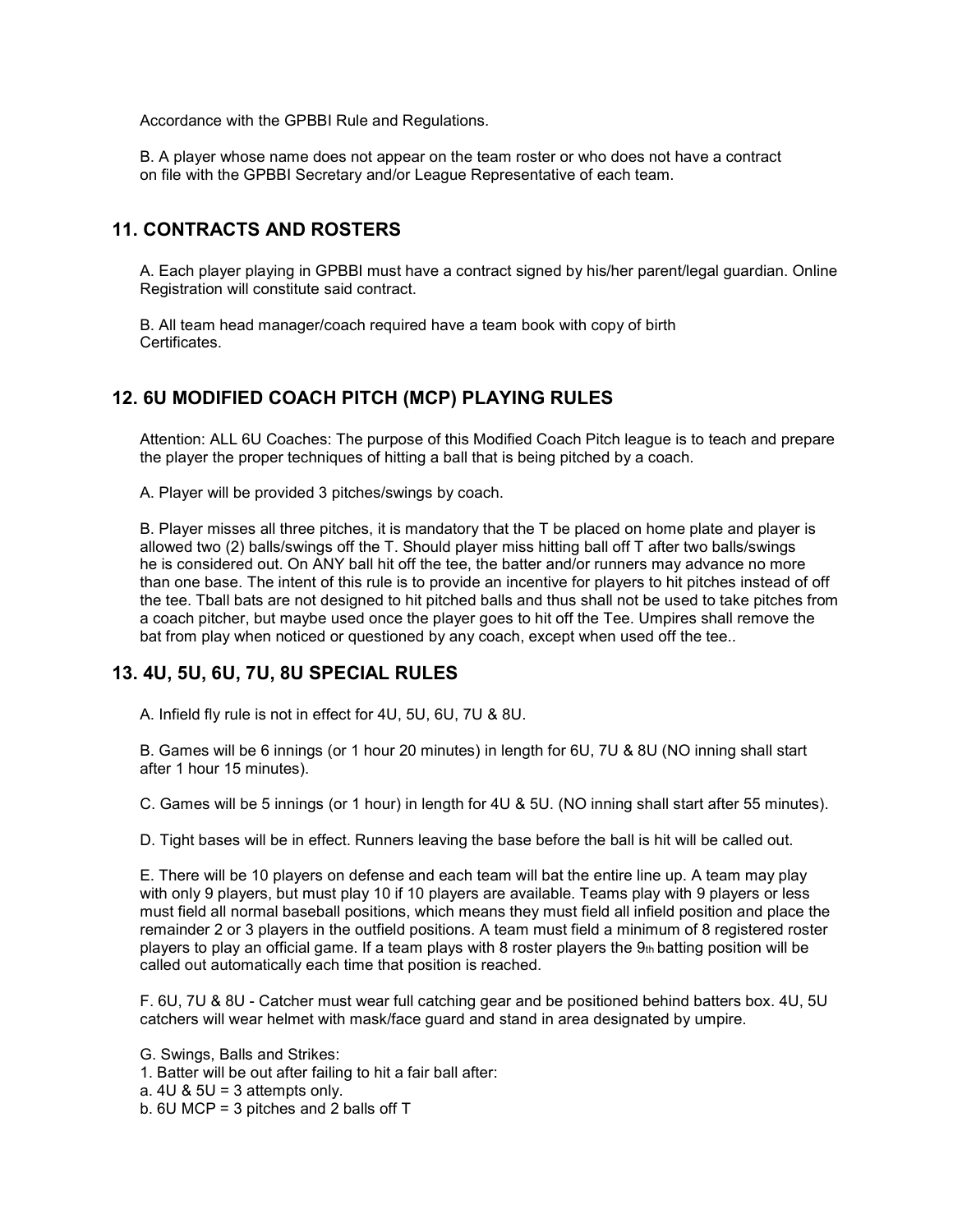c. 7U & 8U = 6 pitches or 3 swinging strikes.

H. 4u and 5u will be an instructional league only. 1 coach from each team will act as an umpire. Each team will bat their lineup and then teams will switch sides.

2. Player Pitcher must:

a. 4U & 5U - stay in contact with the pitching rubber until the ball is hit.

b. 6U MCP – stay directly to one side and not in front of the coach pitcher.

c. 7U & 8U - stay directly to one side and not in front of the coach pitcher.

Penalty: If after one warning has been given, the pitcher continues to move from the pitching rubber (4U & 8 5U) or to the front of and not to the side of the coach pitcher (6U & thru 8U) before the ball is hit. That pitcher will be moved to another position at the umpires' request.

H. Umpires shall call "Time" after every play and declare the ball dead. "Time" shall be called as soon as the lead runners are not attempting to advance and the ball is in the infield. "Time" does not have to be called by the defense for the purpose of this rule.

Rule 8.20 Comment: When a runner stands off a base and "jukes" or "feints" back and forth, this is to be interpreted as "not attempting to advance" and "Time" shall be called.

I. The ball must travel beyond the grass cut-out from home plate to be a fair ball, this to apply to 4U, 5U, 6U, 7U & 8U

J. Batting tee will be placed on top of home-plate, and moved away from home plate by an offensive coach; any runner then touching the tee instead of home-plate, and not making any attempt to touch home-plate, will be called out. NOTE: If batting-tee is left on home-plate after ball has been hit, it will be judged that the runner touched home-plate if runner touches tee.

K. Infielders must be at least 42 feet from home-plate; an outfielder must be at least 15 feet from baseline when ball is hit.

L. Any runner that fails to touch a base will be out when the ball is called dead. This is not an appeal play; this is a judgment call by the umpire(s) if seen.

M. In ages 4U thru 6U the ball cannot be rolled to any base for an out. The ball must be thrown. Defensive players cannot "Out Run" the runner to a base unless that player is the "owner" of the base (1st Baseman can run to tag first base, 2nd or Shortstop can run to tag 2nd base, 3rd baseman can run to tag third base). The Pitcher is not allowed to receive a ball and then proceed to run and tag the runner or 1st base for an out. The Pitcher is not allowed to receive a ball and then proceed to run and tag the runner or Home Plate for an out. If this occurs, the runner will be allowed to score and play resumes with no out being called. If the Pitcher has to take more than 5 steps towards the runner or base, the Pitcher MUST throw the ball to the said base/plate. Penalty: Runner will not be called out and after warning pitcher will be removed from the mound.

N. Coach Pitcher (6U, 7U & 8U) must remain quiet while ball has been released and is in play. The pitching coach is not allowed to coach in any capacity while his/her team is in offense. This includes but is not limited to coaching the batter and/or base runners. The pitching coach may not relay information through another coach that is deemed "coaching". When the ball is put in play the pitching coach must make every effort to stay out of the way and not interfere with defensive play on the field in any way. The pitching coach needs to get off the infield if the ball is hit into the outfield. He/she may go behind home plate to get the bat out of the way of the catcher and runners. A pitching coach that is not following these guidelines, should first be issued a warning by the umpire. If it continues then the umpire is to order the pitching coach to be removed from the mound for the remainder of the game, and an alternate coach must assume the pitching duties. If the problem persists in future games the pitching coach may be banned from pitching in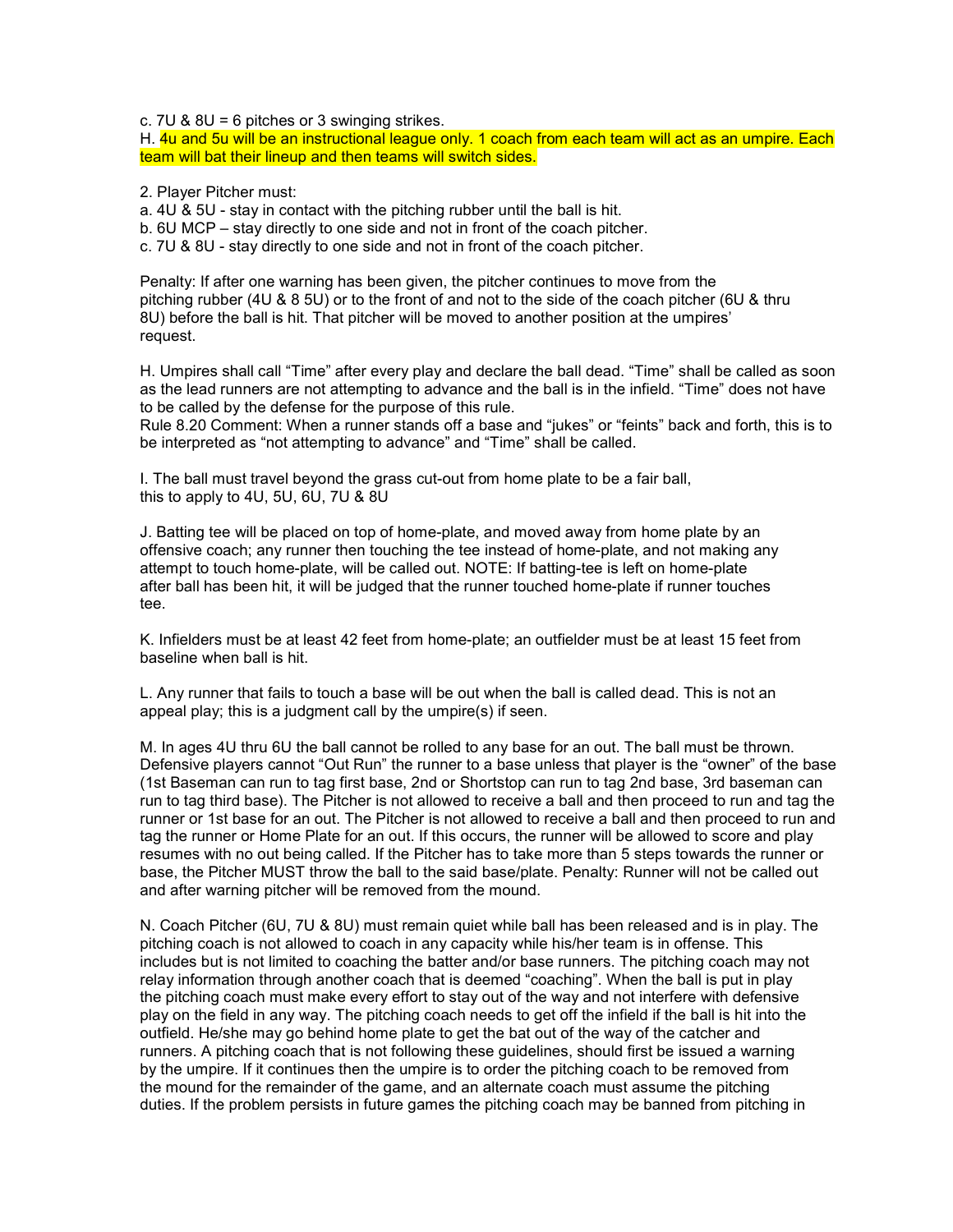future games by the Board.

O. 6U, 7U & 8U pitching distance is 42 feet from back of home plate.

P. Tee ball bats are not to be used in coach pitch games. Tee ball bats are not designed to be used to hit a pitched ball.

### 14. PROTEST PROCEDURE

A. A verbal protest must be stated to the home-plate umpire and the opposing coach on a play in question prior to and before the next legal pitch.

B. During the regular season games, the protest must be submitted in writing to the League Representative within 48 hours following the game under protest, accompanied by a \$100.00 cash filing fee per protest, refundable if the protest is upheld. Sunday shall not be considered in computing the 48 - hour period. Protest will be decided by a committee, composed of three members of the Board of Directors and appointed by the President or his designate. The decision of the committee shall be final.

C. During any tournament game, all protest will be handled on the field at the time of protest and a \$100.00 cash-filing fee is required. Fees for protest will be refunded if the protest is upheld. The protest will be decided by the Tournament Director.

D. A protest hearing will consist of a Protest Committee, Umpires, and both head coaches only. Under no circumstances will protest be heard without first being filed.

#### 15. FIELD RULES

A. Games will be 6 innings (or 1 hour 30 minutes) in length for 9U thru 12U (NO inning shall start after 1 hour 25 minutes).

Games will be 6 innings (or 1 hour 40 minutes) in length for 13U & 14U (NO inning shall start after 1 hour 35 minutes).

B. Any game scheduled immediately after an earlier game will start 15 minutes after the first game is completed or at scheduled game time, whichever is later. Forfeit time shall be fifteen minutes after a game's start time.

C. If a game is tied at end of the time limit and a full inning completed, it will count as one-half game won and one-half game lost in the standings.

D. Five or Six innings (age dependent) will constitute a complete ball game unless the time limit has expired first. If a game is called for any other reason (other than time) if the home team is ahead after  $3\frac{1}{2}$  innings or the visiting team is ahead after 4 innings, the game will not be replayed and considered a complete game. Any incomplete game suspended because of weather or any other calamities will be replayed from the start of the game.

E. The 10 - Run rule will be in effect if a team is leading its opponent by at least 10 runs after four or more innings have been played or after three and one half innings if the home team is leading. If for any reason a team is behind by 10 runs and/or enough runs that it is impossible to catch up, the game will be called.

F. All managers/coaches must give the opposing team their line-ups before the games scheduled starting time.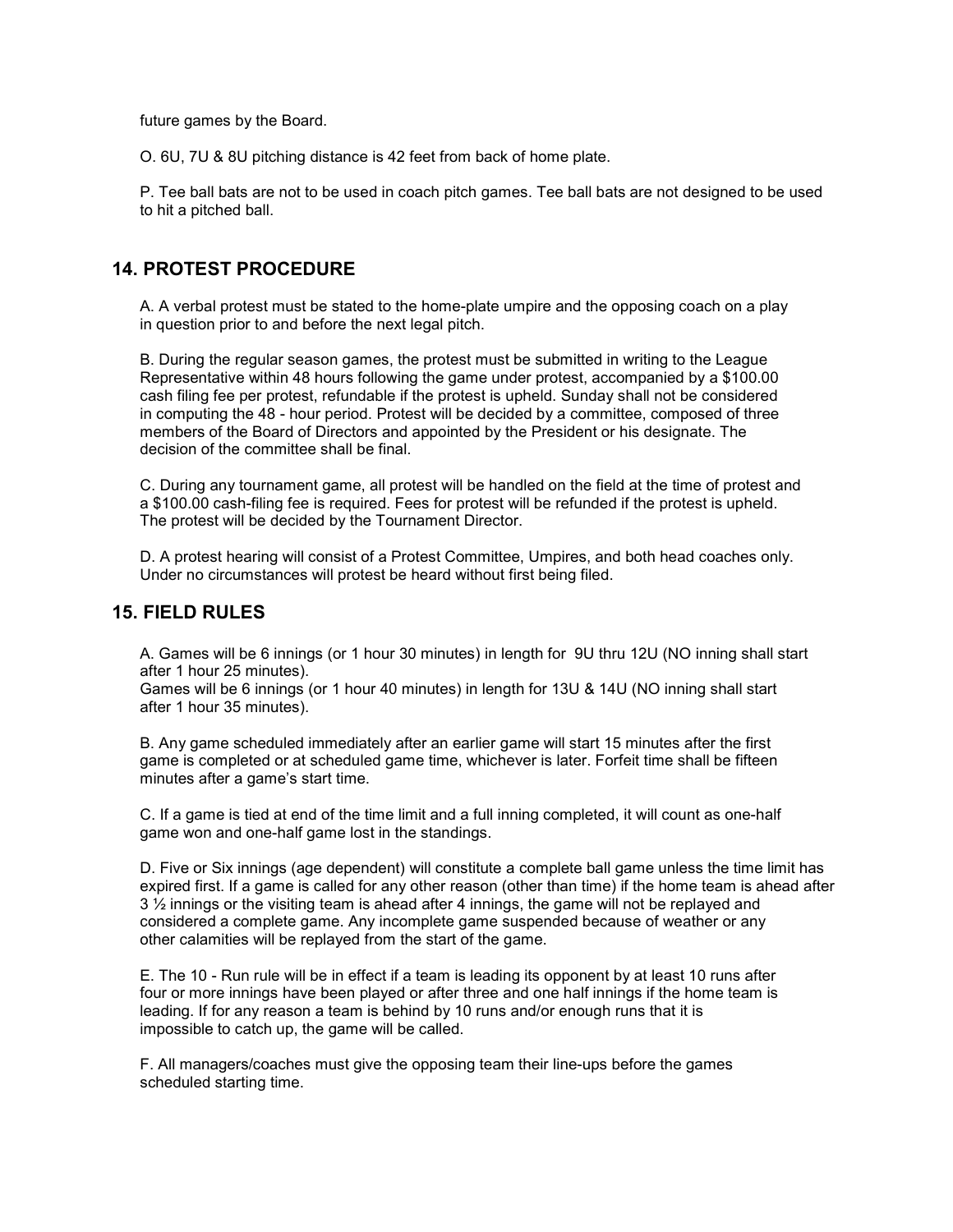G. The official scorekeeper keeping an official score book will be furnish by home team and will be referenced by the umpires to settling any questions regard official line ups, batting out of order, etc. as maybe needed to assist the umpires in properly making calls on items that maybe in question during the game. The visiting team will furnish 16 or older person to operate score board. The official scorekeeper and score board operator will be positioned behind home-plate. Each coach and umpire shall sign the score card at the end of the game and will be bound to the record of the game so recorded.

H. The next inning starts the instant the third out is made or when the final run has scored when the run limit ends the inning. The chief umpire has the official clock and is the only person responsible for determining if the game time has expired.

I. City officials or the officer of the day may postpone games because of weather conditions or other calamities. Games may also be postponed for any other reason, providing just cause as determined by the Board of Directors. Coaches needing to postpone a game must notify their Vice President 72 hours prior to the start of the game before it will be considered for postponement (Sunday is not computed as part of the 72 hours). Any game postponed shall be rescheduled at the earliest date possible. Both managers and coaches will be given notice of the rescheduled game. Starting and stopping games at the fields will be the responsibility of the officer of the day. In cases of danger, such as lightning, the order will be immediate and for all fields in that park under GPBBI control. Decisions of field conditions will be determined on an individual playing field basis.

J. All Recreational teams are required to wear league issued uniforms, no outside uniforms will be allowed. Players must appear in full uniform of their respective team at all scheduled games. Anyone out of uniform will not be permitted to participate in any league games. When a player is missing either a ball cap, shirt with a number, shirt tail out, etc.… he/she is considered "out of uniform". Coaches or team moms are not required to be in uniform during regular season games; however, all coaches must be in appropriate dress as determined by the Board of Directors. It is highly recommended that all participants wear a protected cup.

K. All pitching and substitution changes must be reported by the manager or coach, and then only between innings and/or during an official time out. This shall be done from the playing field behind home plate to the umpire. Failure to do so will result in ejection of head coach.

L. Loose bases in effect for ages 10U and up. Tight bases for 9U, batter can leave base after the ball leaves the pitchers hand.

M. Maximum Runs:

- 1. 4U, 5U Maximum runs a team may score in one inning is 5 with exception. (See below)
- 2. 6U, 7U, 8U Maximum runs a team may score in one inning is 5 with exception. (See below)
- 3. 9U, 10U Maximum runs a team may score in one inning is 5 with exception. (See below)

4. 11U,12U,13U,14U - Maximum runs a team may score in one inning is 5 with exception. (See below)

EXCEPTION:

- 1. If the team at bat has scored less than the maximum runs allowed, and the batter hits a home run over the fence, all runs count.
- N. A team must have 9 eligible uniformed players in order to start a game. A team shall be allowed to complete a game in the case where sickness, injury, or ejection of a player or players causes a team to have less than 9 players. In the case where a team is allowed to continue play with fewer than 9 players an out shall be registered each time any vacant position in the batting order comes up during the course of the game.

EXCEPTION:

1. All ages must have 8 eligible uniformed player in order to start a game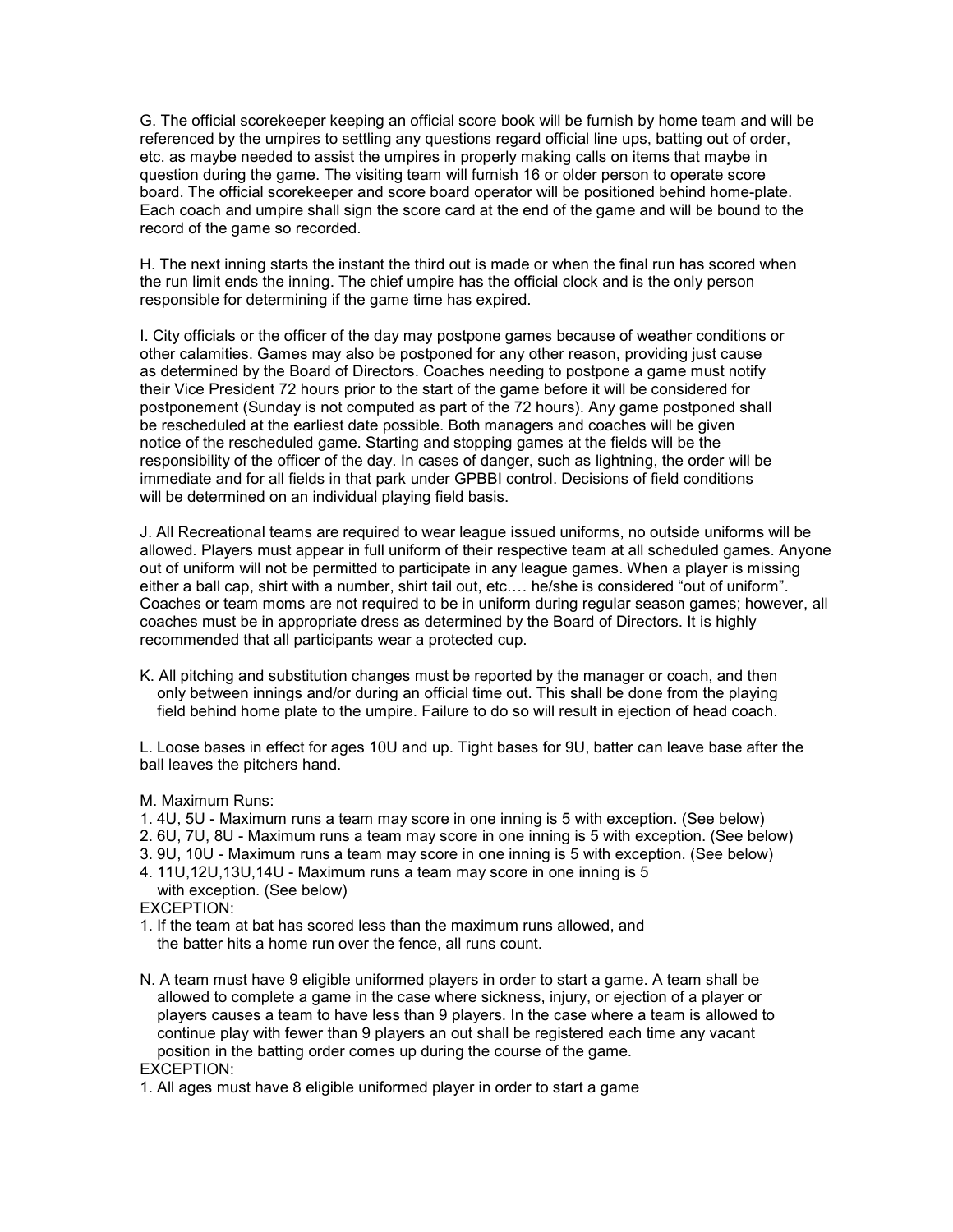O. Softball bats are not allowed to be used in any level of baseball play. Softball bats are not designed to be used to hit a baseball and shall be removed from the field of play when noticed by the umpire pointed out by any coach.

P. Home team is responsible for putting the base in the stanchions prior to the beginning of the game. Umpires will return the bases after the final game of the day on that field.

### 16. PITCHING RULES

- 1. League pitching rules: No player shall pitch more than 10 innings or 30 outs in One week. For tournament pitching rules see: (USSSA Pitching Rule Entire section 7.05.B and Chart 7.05.B-1).
- 2. Failure to report a pitching change will be ejection of the head coach.
- 3. No Pitcher shall pitch more than 4 or more innings in one day without sitting out for 40 hours of rest.

4. Violation for innings/outs pitched and/or 40 hour rule will be automatic forfeiture of the game and the manager will be ineligible to coach the next game played.

### 17. PARTICIPATION IN GAMES (Recreational League only)

A. (4U, 5U, 6U, 7U, 8U, 9U, 10U, 11U, 12U, 13U & 14U - All players must play at least two consecutive and complete innings in each game (pre-season, regular season and post season play-offs), consisting of four complete innings or more, unless an injury occurs to that player. Failure to comply with this rule will constitute forfeiture of the game. All bench substitutions will be made at the top of the 3rd inning. Substitutions can be made again at the top of the 5th inning; all substitutions shall be done from the playing field from behind home- plate to the umpire.

B. In the event a coach has good reason to suspend a player from playing in specific game, he/she must submit a list of suspended players to the umpire along with his/her entire roster of players present, prior to the commencement of the game. Suspensions shall be invoked for disciplinary reasons and/or missing two consecutive practices prior to the game. Violations will constitute grounds for protest by the opposing team or the League Representative.

C. When a coach makes substitutions but doesn't report them to the umpire the coach shall be ejected from the game.

D. The offending team shall forfeit when a coach doesn't make substitutions and also fails to report them to the umpire of the game.

E. In all ages and all teams are required to bat the entire roster during the preseason, regular season, post-season and Fall Ball games. No Exceptions.

#### 18. MANAGER /UMPIRE RELATIONS

A. No manager/coach will be permitted to run at an umpire or shout in a loud tone of voice. If a manager/coach does not understand the umpire's decision, he may first ask for time, when the umpire grants time he/she may then walk normally to the umpire and ask any rules questions in a quiet and dignified manner.

B. After a time out is called; the umpire must explain a ruling to the manager/coach. If the manager/coach continue to be loud and/or causing a delay of game, the umpire after warning the coach will then remove the manager/coach from the game for un-sportsman like conduct.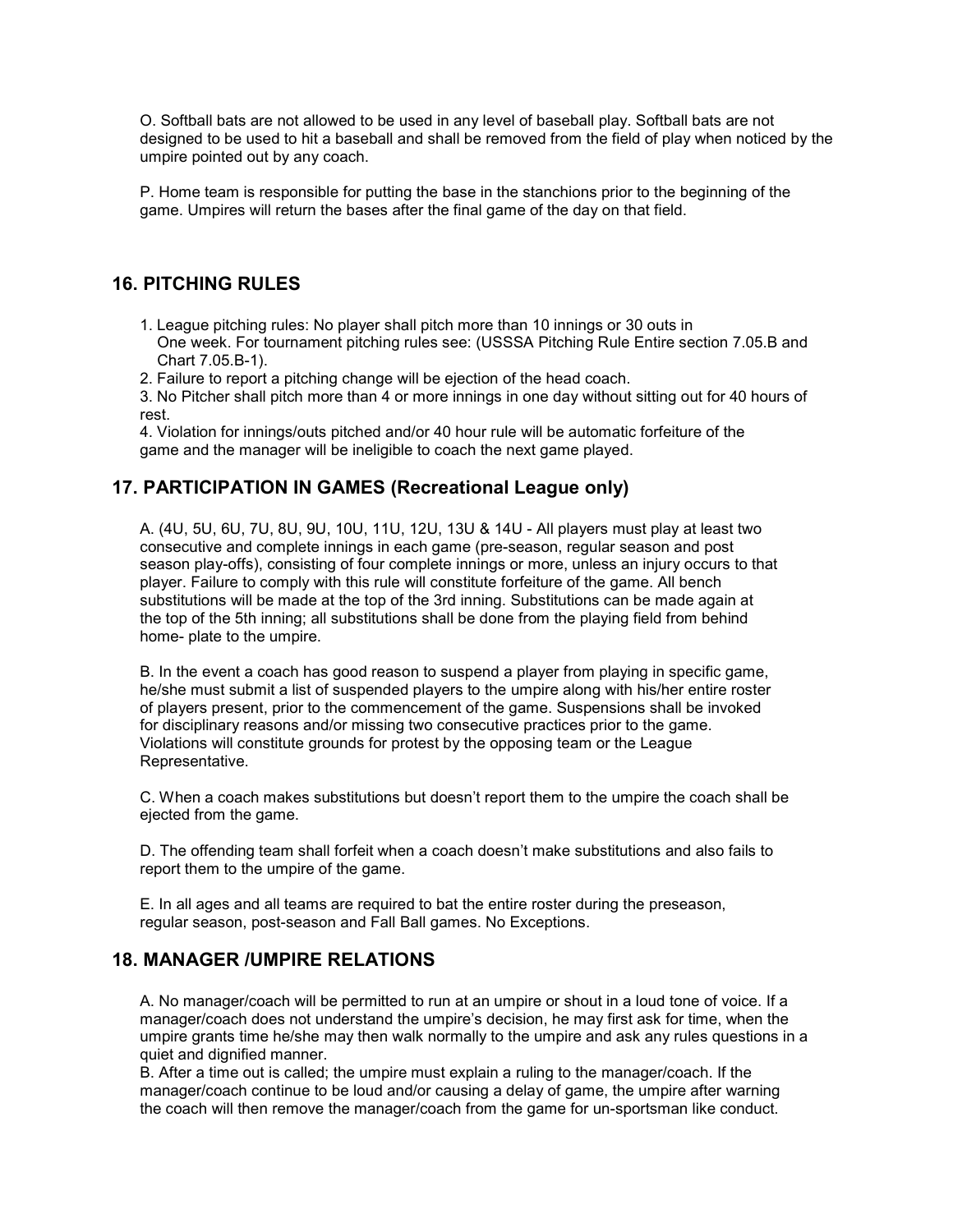At the conclusion of the game played, the umpire will fill out an Ejection Report and turn it into the Officer of the Night. Each such removal will result in an additional game suspension and the Board of Directors will review such removal and the coach can be subject to further suspension.

C. No explanation is required for a judgment call by the umpire to the manager/coach, This includes, but is not limited to, balls, strikes, outs, safe calls, fouls, and fair ball calls. Protest cannot be filed on judgment calls.

D. Either the manager or his assistant (but not both) will be allowed on the field to contest the umpire's call or to ask for explanation.

E. Please remember the purpose of organized baseball and let your actions on and off the field be an example for your team and its parents.

F. One warning will be given to the manager/coach before removal, except in extreme cases.

G. Umpires shall collect coaches and team mom badges at the plate meeting and will be returned to the head coach when he has signed the game card.

### 19. GENERAL RULES

A. Manager/coaches are to be responsible for the conduct of parents of his team members. Umpires shall have authority to remove the child of such parents from a game. Furthermore, unsportsmanlike conduct shall carry a penalty of possible season suspension of a child or coach from GPBBI.

B. After being given a team warning, the umpires have the authority and are specifically requested to remove any player exhibiting UN-sportsman like conduct from the game. A reason for removal includes the throwing of an object such as a helmet, hat, glove or bat; fighting, the use of profane language, and intentional obstruction of play shall be grounds for removal. If an offender is ejected from a game for un-sportsman like conduct, that offender will also be suspended from the next game played. At the conclusion of the game played, the umpire will fill out an Ejection Report and turn it into the Officer of the Night. Each such removal will result in an additional game suspension and the Board of Directors will review such removal and the offender can be subject to further suspension.

C. Any person caught inflicting damage upon the field or property of the park is subject to dismissal from GPBBI.

D. After the slinging of a bat the umpire will give each team a warning. Once a team warning is given any player slinging a bat will be out and ejected from the game, the ball is dead and no runners advance on the play.

E. Head coach is responsible for cleaning up dugouts and bleachers after each game.

F. No coach will be allowed to head coach 2 teams at same time. A coach caught involved with 2 Teams will be suspended from both teams. There will be no special concessions/consideration Related to scheduling of games.

G. City ordinances prohibits any and all tobacco products on or off the field. This will be enforced and violators will face suspension.

#### H. Suspension for Cause:

Abusive language, dangerous behavior taunting, inappropriate gesture, inappropriate physical contact, or any other action deemed by the Board of Directors to be inconsistent with sportsman like conduct, will not be tolerated. These actions directed at any child, parent, coach, umpire, spectator, or league official will subject that individual to immediate removal from the park and suspension from participation in league events until a suspension hearing can be arranged. The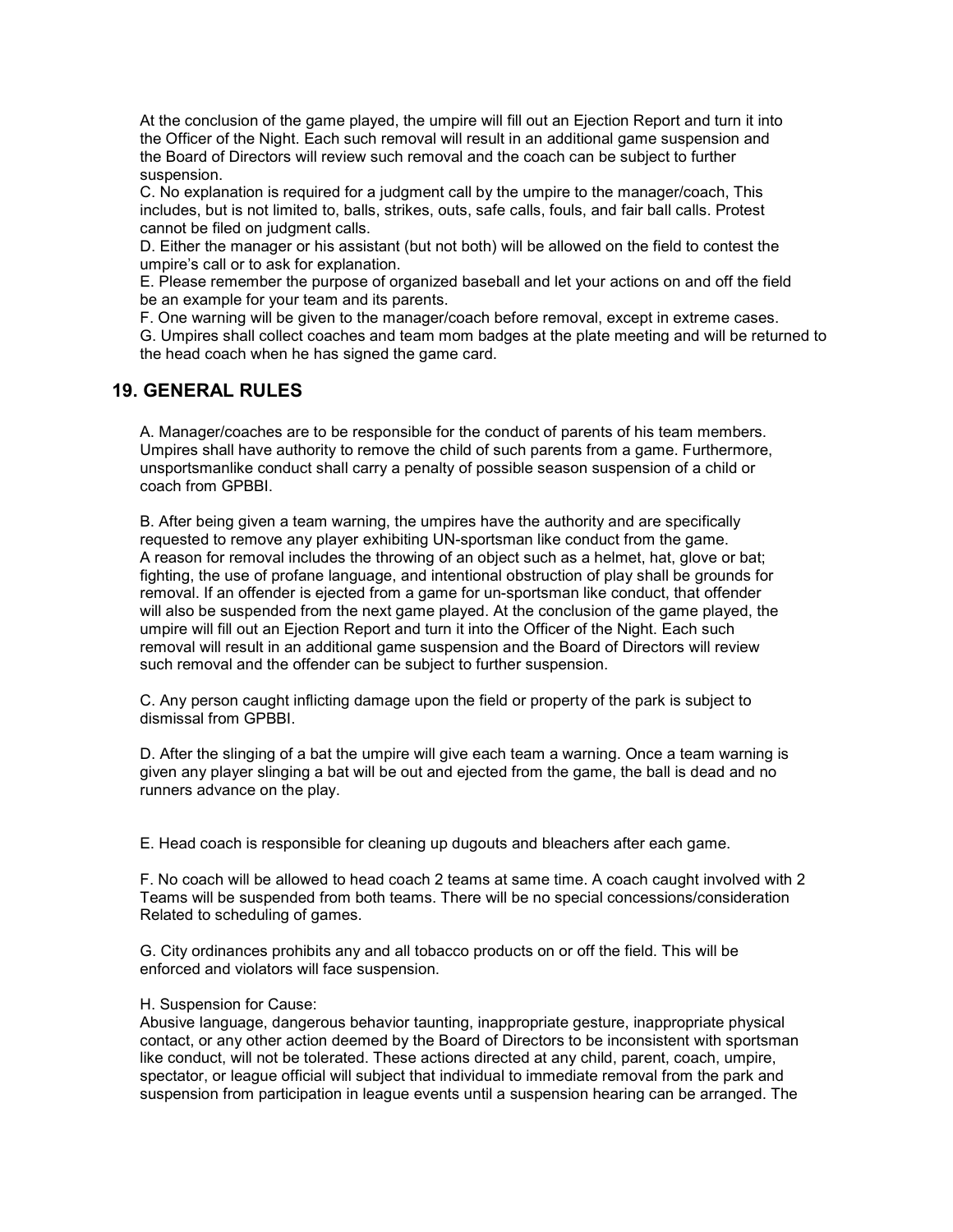Board of Directors will determine the duration of any suspension at a review hearing.

Suspensions for Cause will be handled under the following guidelines: 1. A voting member of the board of directors will, upon observing such behavior, inform he home plate umpire so that he/she may issue a warning to any of the above listed individuals. Provided that the action takes place on a field of play or the spectator area that field.

2. The home plate umpire will warn the individual. After a first warning, the home plate umpire will, of his own accord or at the direction of a voting board member, eject that person from the field or spectator area if such action continues.

3. If the violation is deemed to be sufficiently serious by the umpire or board member, the individual will be removed from the park with no warning.

4. Anyone witnessing such actions outside of field of play or spectator area should notify any league official so they can investigate. Any individual wishing to report a board member or umpire for such actions should report. Anyone witnessing such actions outside the field of play or spectator area to the officer of the day or league president immediately upon witnessing such action.

5. Voting Board members will have suspension authority outside the field of play or spectator area if this behavior is specifically observed by the board member and must be reported to the President within 24 hours.

6. Suspension will be immediate pending investigation. All suspensions will be subject to Board Approval, who will make a ruling within 48 hours excluding Sundays) to uphold or overturn the suspension. The review board will be made up of no less than three voting board members who have no connection to the action at issue. All persons suspended will have the opportunity to attend the review board meeting, and have opportunity to make any statement necessary to defend themselves. The review board will be appointed by a member of the Executive Board and their decision will be final. There will be no appeal process to the Board of Directors. Review Board approval will consist of a simple majority vote.

7. In the event the Review Board decides that the board member or umpire was in error or that the suspension was inappropriate. The suspensions will be overturned and the board member or umpire will be subject to action up to and including removal from the board or umpire staff if the violation is deemed serious to warrant such action.

8. All persons suspended will have the reasons explained to them at the time of suspension and will be advised when the Review Board will review the case. In no case will arguing or confrontation be allowed. Responding to a suspension in a un-sportsman like manner will result in possible permanent removal from league activities.

9. Board members or umpires will not be allowed to suspend anyone who has direct authority over member of their own family. That board member or umpire must contact another league official to carry out a suspension and that person must observe the action or through interview of witnesses make a suspension judgment.

10. GPBBI feels strongly that negative remarks from parents, coaches and players have no place in our league. While some people think this is a part of baseball, this behavior will not be a part of Grand Prairie Boys Baseball. Negative remarks serve no useful purpose; they only incite players, coaches and parents. The majority of the time this behavior is conducted to distract the pitcher or to taunt opponents. We are not trying to